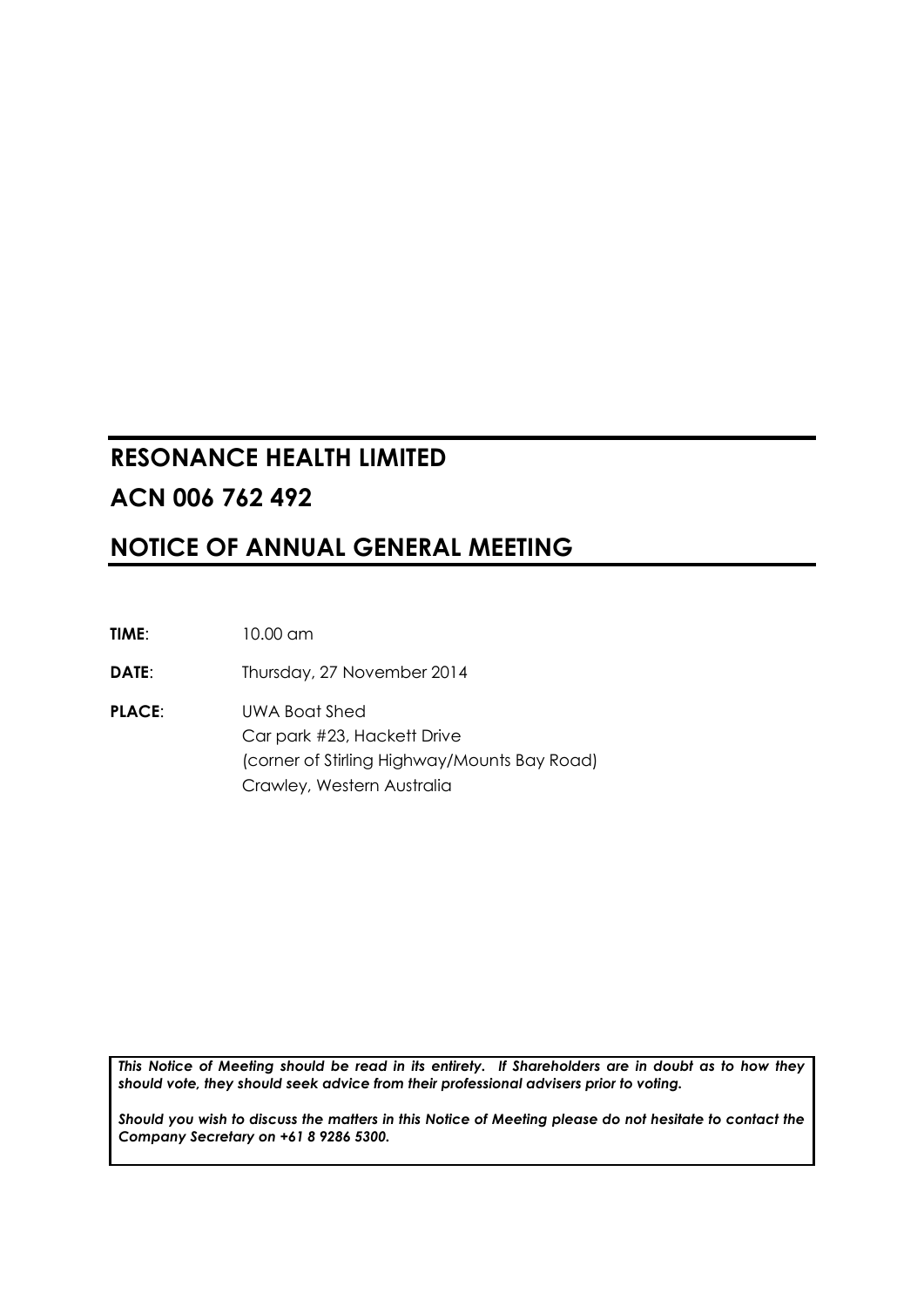# **CONTENTS** Business of the Meeting (setting out the proposed Resolutions) [3](#page-3-0) Explanatory Statement (explaining the proposed Resolutions) [5](#page-5-0) Glossary [8](#page-8-0) Schedule 1 – Summary of Employee Share Plan 11 and 11 and 11 and 11 and 11 and 11 and 11 and 11 and 11 and 11 and 11 and 11 and 11 and 11 and 11 and 11 and 11 and 11 and 11 and 11 and 11 and 11 and 11 and 11 and 11 and 12 Proxy Form Enclosed

### **IMPORTANT INFORMATIO N**

### **Time and place of Meeting**

Notice is given that the Meeting will be held at 10.00 am on Thursday, 27 November 2014 at: UWA Boat Shed on Hackett Drive, Crawley, Western Australia.

### **Your vote is important**

The business of the Meeting affects your shareholding and your vote is important.

### **Voting eligibility**

The Directors have determined pursuant to Regulation 7.11.37 of the Corporations Regulations 2001 (Cth) that the persons eligible to vote at the Meeting are those who are registered Shareholders at 4.00PM WST on 25 November 2014.

### **Voting in person**

To vote in person, attend the Meeting at the time, date and place set out above.

### **Voting by proxy**

To vote by proxy, please complete and sign the enclosed Proxy Form and return by the time and in accordance with the instructions set out on the Proxy Form.

In accordance with section 249L of the Corporations Act, Shareholders are advised that:

- each Shareholder has a right to appoint a proxy;
- the proxy need not be a Shareholder of the Company; and
- a Shareholder who is entitled to cast 2 or more votes may appoint 2 proxies and may specify the proportion or number of votes each proxy is appointed to exercise. If the member appoints 2 proxies and the appointment does not specify the proportion or number of the member's votes, then in accordance with section 249X(3) of the Corporations Act, each proxy may exercise one-half of the votes.

Shareholders and their proxies should be aware that changes to the Corporations Act made in 2011 mean that: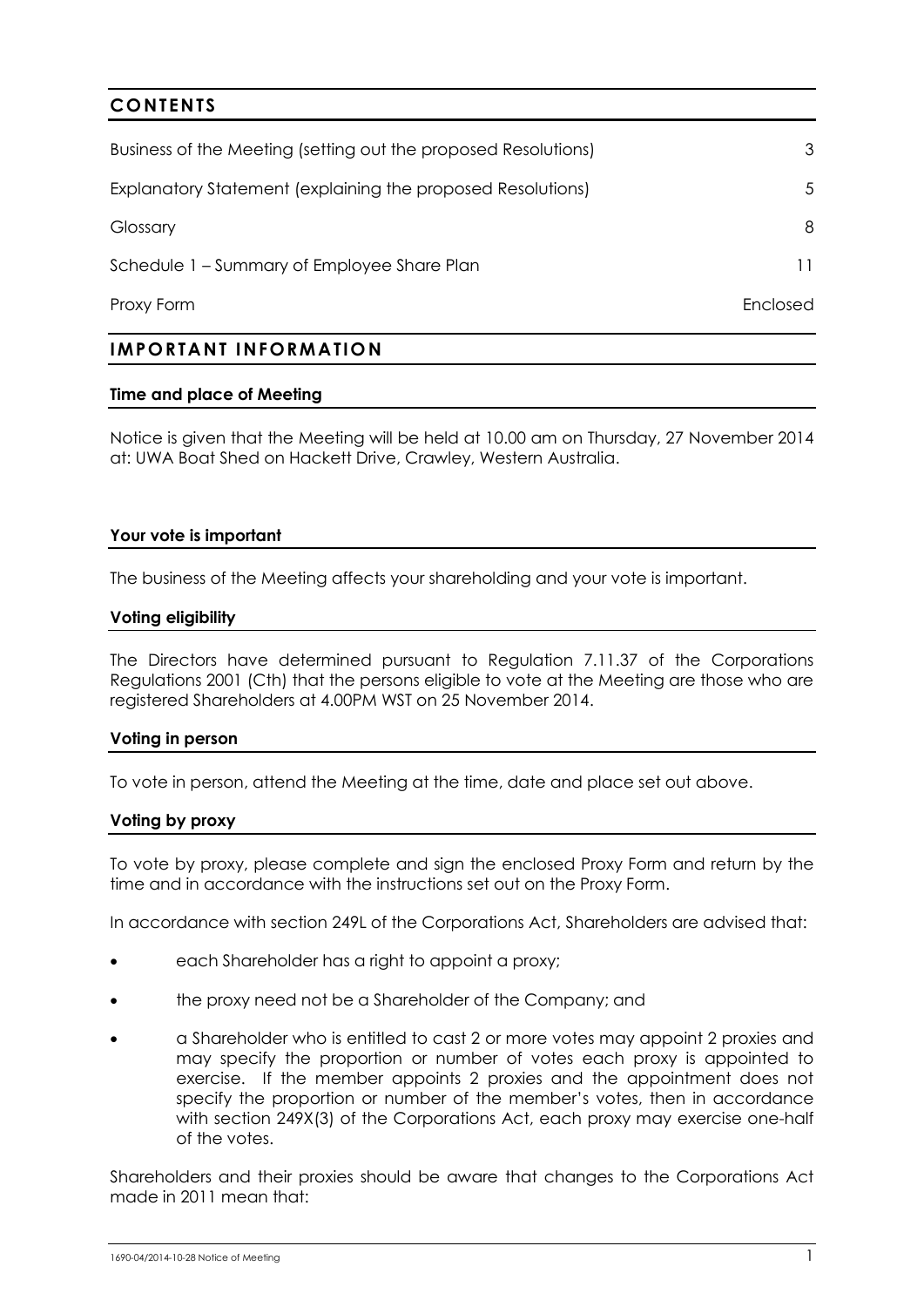- if proxy holders vote, they must cast all directed proxies as directed; and
- any directed proxies which are not voted will automatically default to the Chair, who must vote the proxies as directed.

Further details on these changes are set out below.

### *Proxy vote if appointment specifies way to vote*

Section 250BB(1) of the Corporations Act provides that an appointment of a proxy may specify the way the proxy is to vote on a particular resolution and, **if it does**:

- the proxy need not vote on a show of hands, but if the proxy does so, the proxy must vote that way (ie as directed); and
- if the proxy has 2 or more appointments that specify different ways to vote on the resolution, the proxy must not vote on a show of hands; and
- if the proxy is the chair of the meeting at which the resolution is voted on, the proxy must vote on a poll, and must vote that way (ie as directed); and
- if the proxy is not the chair, the proxy need not vote on the poll, but if the proxy does so, the proxy must vote that way (ie as directed).

### *Transfer of non-chair proxy to chair in certain circumstances*

Section 250BC of the Corporations Act provides that, if:

- an appointment of a proxy specifies the way the proxy is to vote on a particular resolution at a meeting of the Company's members; and
- the appointed proxy is not the chair of the meeting; and
- at the meeting, a poll is duly demanded on the resolution; and
- either of the following applies:
	- $\triangleright$  the proxy is not recorded as attending the meeting; or
	- $\triangleright$  the proxy does not vote on the resolution,

the chair of the meeting is taken, before voting on the resolution closes, to have been appointed as the proxy for the purposes of voting on the resolution at the meeting.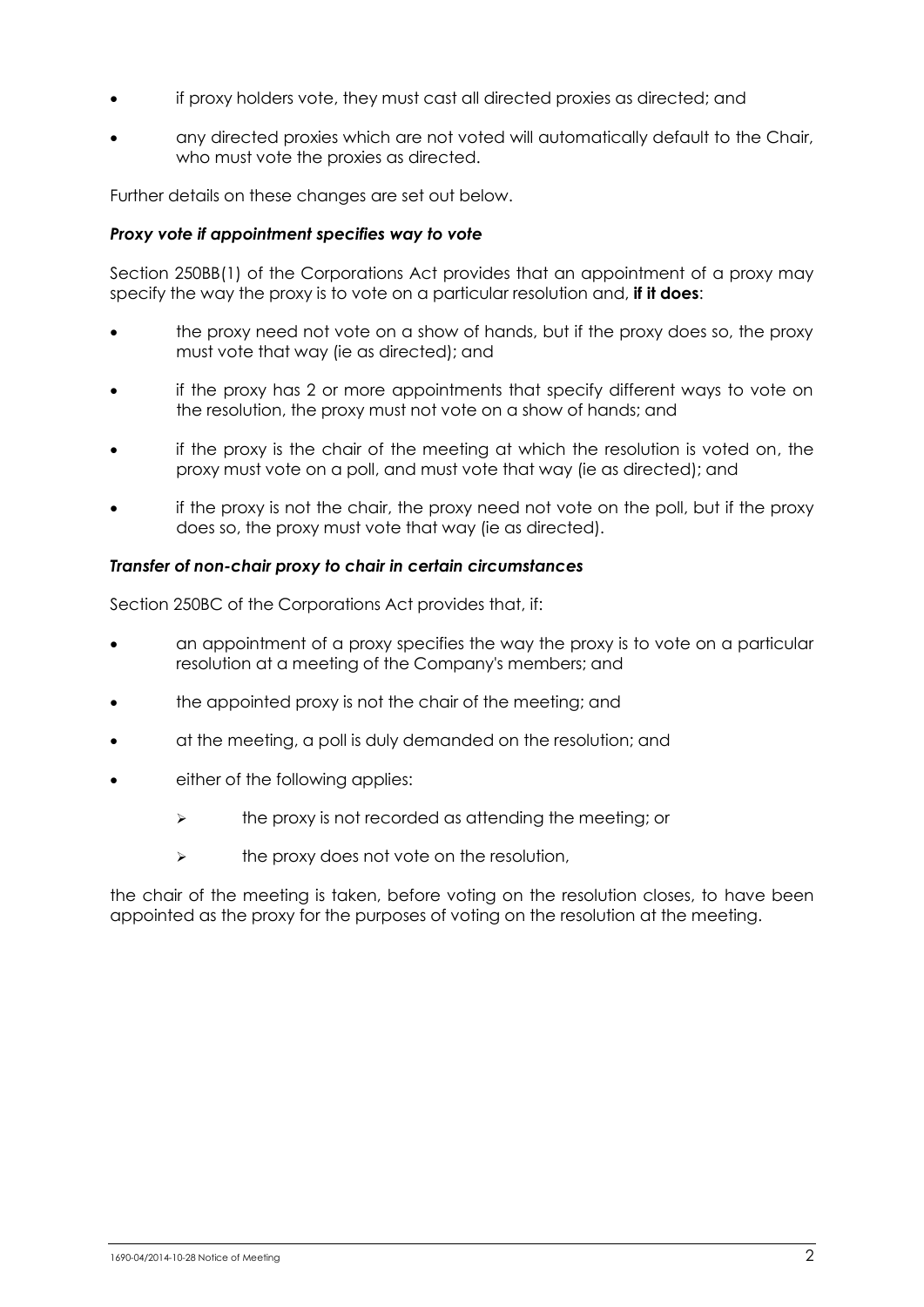### <span id="page-3-0"></span>**BUSINESS OF THE MEETING**

### **AGENDA**

### **1. FINANCIAL STATEMENTS AND REPORTS**

To receive and consider the annual financial report of the Company for the financial year ended 30 June 2014 together with the declaration of the directors, the director's report, the Remuneration Report and the auditor's report.

### **2. RESOLUTION 1 – ADOPTION OF REMUNERATION REPORT**

To consider and, if thought fit, to pass, with or without amendment, the following resolution as a **non-binding resolution**:

*"That, for the purposes of section 250R(2) of the Corporations Act and for all other purposes, approval is given for the adoption of the Remuneration Report as contained in the Company's annual financial report for the financial year ended [insert date]."*

#### **Note: the vote on this Resolution is advisory only and does not bind the Directors or the Company.**

#### **Voting Prohibition Statement:**

A vote on this Resolution must not be cast (in any capacity) by or on behalf of either of the following persons:

- (a) a member of the Key Management Personnel, details of whose remuneration are included in the Remuneration Report; or
- (b) a Closely Related Party of such a member.

However, a person (the **voter**) described above may cast a vote on this Resolution as a proxy if the vote is not cast on behalf of a person described above and either:

- (a) the voter is appointed as a proxy by writing that specifies the way the proxy is to vote on this Resolution; or
- (b) the voter is the Chair and the appointment of the Chair as proxy:
	- (i) does not specify the way the proxy is to vote on this Resolution; and
	- (ii) expressly authorises the Chair to exercise the proxy even though this Resolution is connected directly or indirectly with the remuneration of a member of the Key Management Personnel.

### **3. RESOLUTION 2 – RE-ELECTION OF DIRECTOR – SIMON PANTON**

To consider and, if thought fit, to pass, with or without amendment, the following resolution as an **ordinary resolution**:

*"That, for the purpose of clause 13.2 of the Constitution, ASX Listing Rule 14.4 and for all other purposes, Simon Panton, a Director, retires by rotation, and being eligible, is re-elected as a Director."*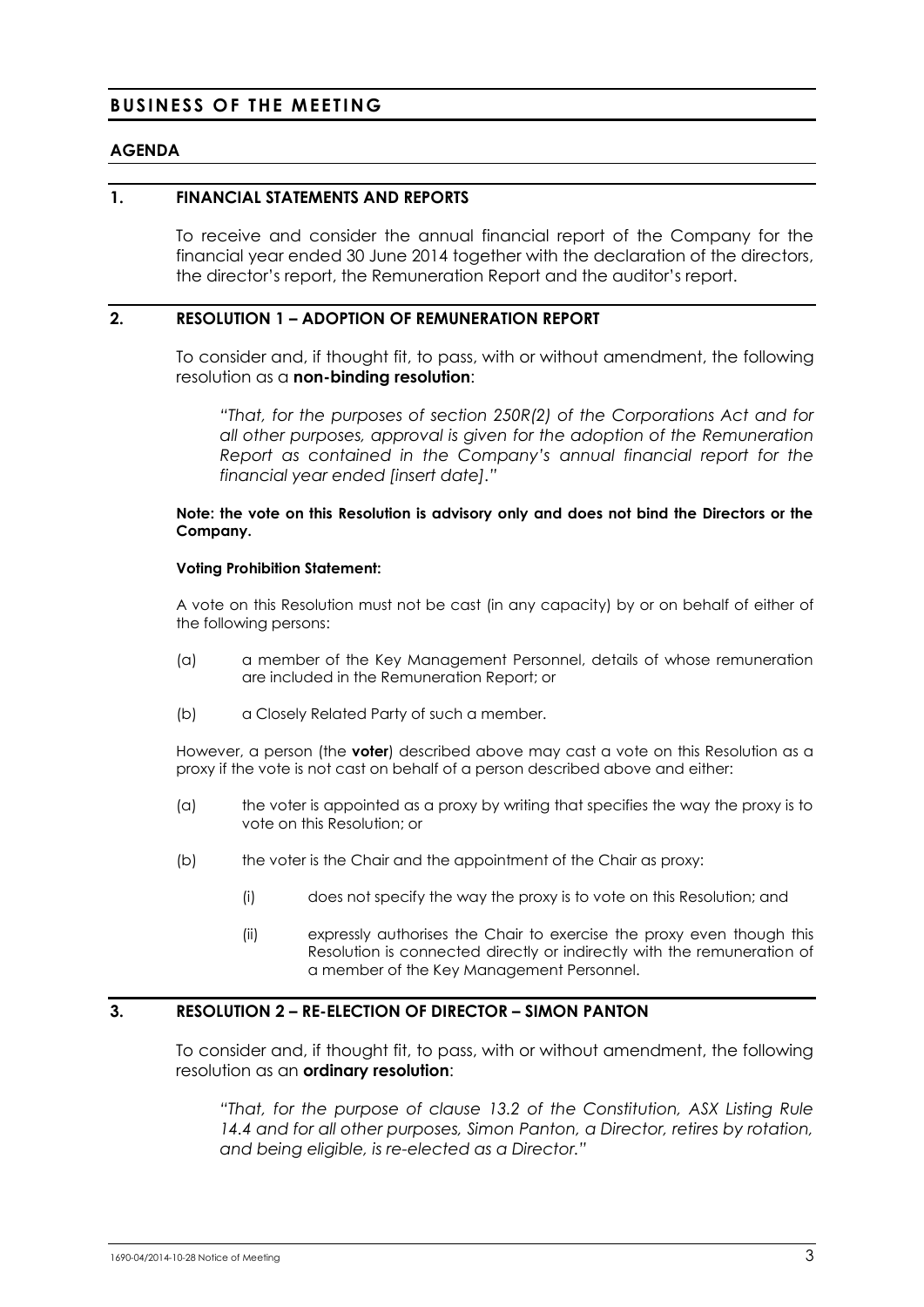### **4. RESOLUTION 3 – ADOPTION OF EMPLOYEE SHARE PLAN**

To consider and, if thought fit, to pass, with or without amendment, the following resolution as an **ordinary resolution**:

*"That, for the purposes of ASX Listing Rule 7.2 (Exception 9(b)) and for all other purposes, approval is given for the Company to adopt an employee incentive scheme titled Employee Share Plan and for the issue of securities under that Plan, on the terms and conditions set out in the Explanatory Statement."*

**Voting Exclusion:** The Company will disregard any votes cast on this Resolution by any Director, other than any Directors who are ineligible to participate in any employee incentive scheme in relation to the Company, and any associates of those Directors. However, the Company need not disregard a vote if it is cast by a person as a proxy for a person who is entitled to vote, in accordance with the directions on the Proxy Form, or, it is cast by the person chairing the meeting as proxy for a person who is entitled to vote, in accordance with a direction on the Proxy Form to vote as the proxy decides.

### **Voting Prohibition Statement:**

A person appointed as a proxy must not vote, on the basis of that appointment, on this Resolution if:

- (a) the proxy is either:
	- (i) a member of the Key Management Personnel; or
	- (ii) a Closely Related Party of such a member; and
- (b) the appointment does not specify the way the proxy is to vote on this Resolution.

However, the above prohibition does not apply if:

- (a) the proxy is the Chair; and
- (b) the appointment expressly authorises the Chair to exercise the proxy even though this Resolution is connected directly or indirectly with remuneration of a member of the Key Management Personnel.

### **Dated: 27 October 2014**

**By order of the Board**

**Adrian Bowers Company Secretary**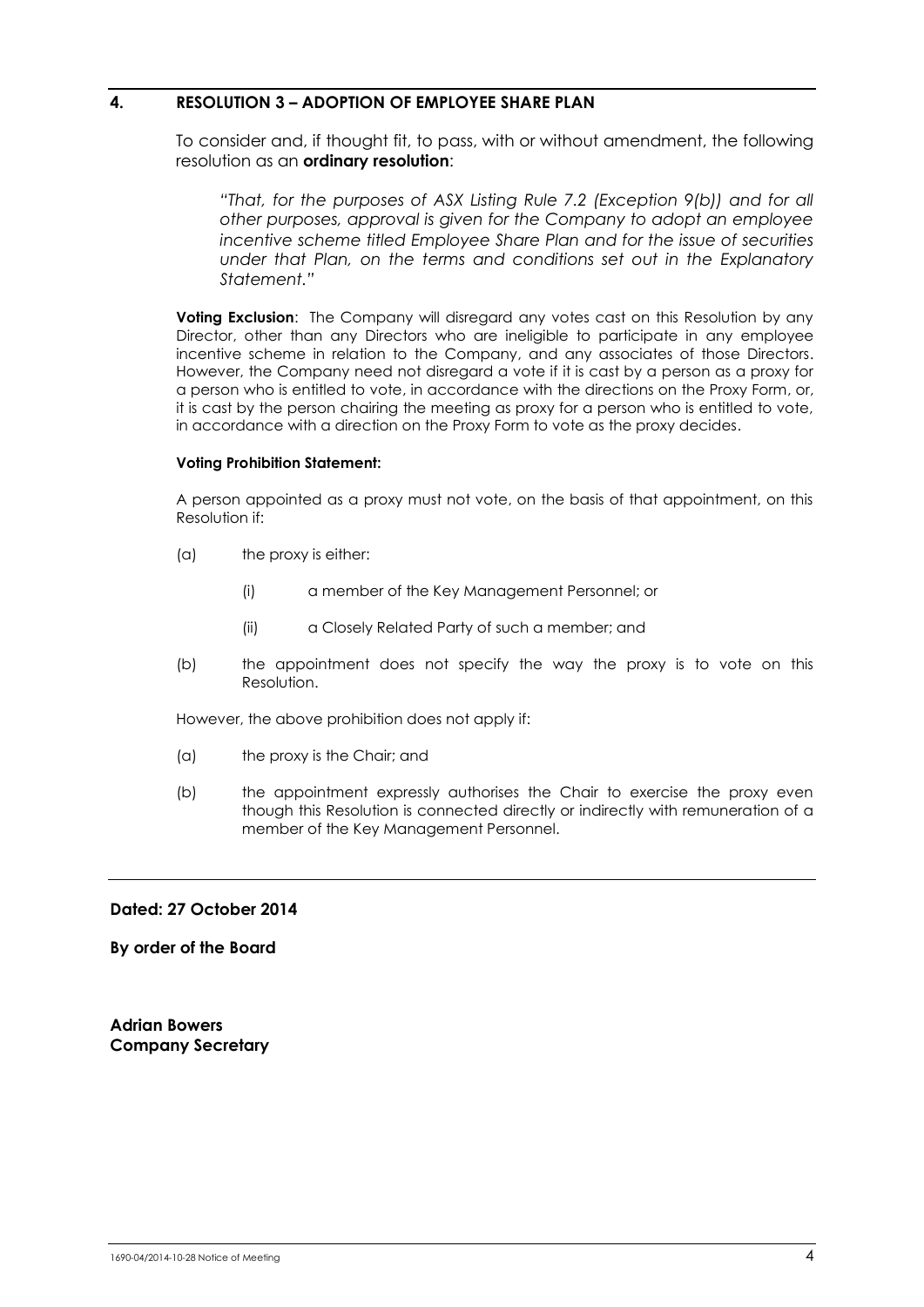### <span id="page-5-0"></span>**EXPLANATORY STATEMENT**

This Explanatory Statement has been prepared to provide information which the Directors believe to be material to Shareholders in deciding whether or not to pass the Resolutions.

### **1. FINANCIAL STATEMENTS AND REPORTS**

In accordance with the Constitution, the business of the Meeting will include receipt and consideration of the annual financial report of the Company for the financial year ended 30 June 2014 together with the declaration of the directors, the directors' report, the Remuneration Report and the auditor's report.

The Company will not provide a hard copy of the Company's annual financial report to Shareholders unless specifically requested to do so. The Company's annual financial report is available on its website at www.resonancehealth.com.

### **2. RESOLUTION 1 – ADOPTION OF REMUNERATION REPORT**

### **2.1 General**

The Corporations Act requires that at a listed company's annual general meeting, a resolution that the remuneration report be adopted must be put to the shareholders. However, such a resolution is advisory only and does not bind the company or the directors of the company.

The remuneration report sets out the company's remuneration arrangements for the directors and senior management of the company. The remuneration report is part of the directors' report contained in the annual financial report of the company for a financial year.

The chair of the meeting must allow a reasonable opportunity for its shareholders to ask questions about or make comments on the remuneration report at the annual general meeting.

### **2.2 Voting consequences**

Under changes to the Corporations Act which came into effect on 1 July 2011, a company is required to put to its shareholders a resolution proposing the calling of another meeting of shareholders to consider the appointment of directors of the company (**Spill Resolution**) if, at consecutive annual general meetings, at least 25% of the votes cast on a remuneration report resolution are voted against adoption of the remuneration report and at the first of those annual general meetings a Spill Resolution was not put to vote. If required, the Spill Resolution must be put to vote at the second of those annual general meetings.

If more than 50% of votes cast are in favour of the Spill Resolution, the company must convene a shareholder meeting (**Spill Meeting**) within 90 days of the second annual general meeting.

All of the directors of the company who were in office when the directors' report (as included in the company's annual financial report for the most recent financial year) was approved, other than the managing director of the company, will cease to hold office immediately before the end of the Spill Meeting but may stand for reelection at the Spill Meeting.

Following the Spill Meeting those persons whose election or re-election as directors of the company is approved will be the directors of the company.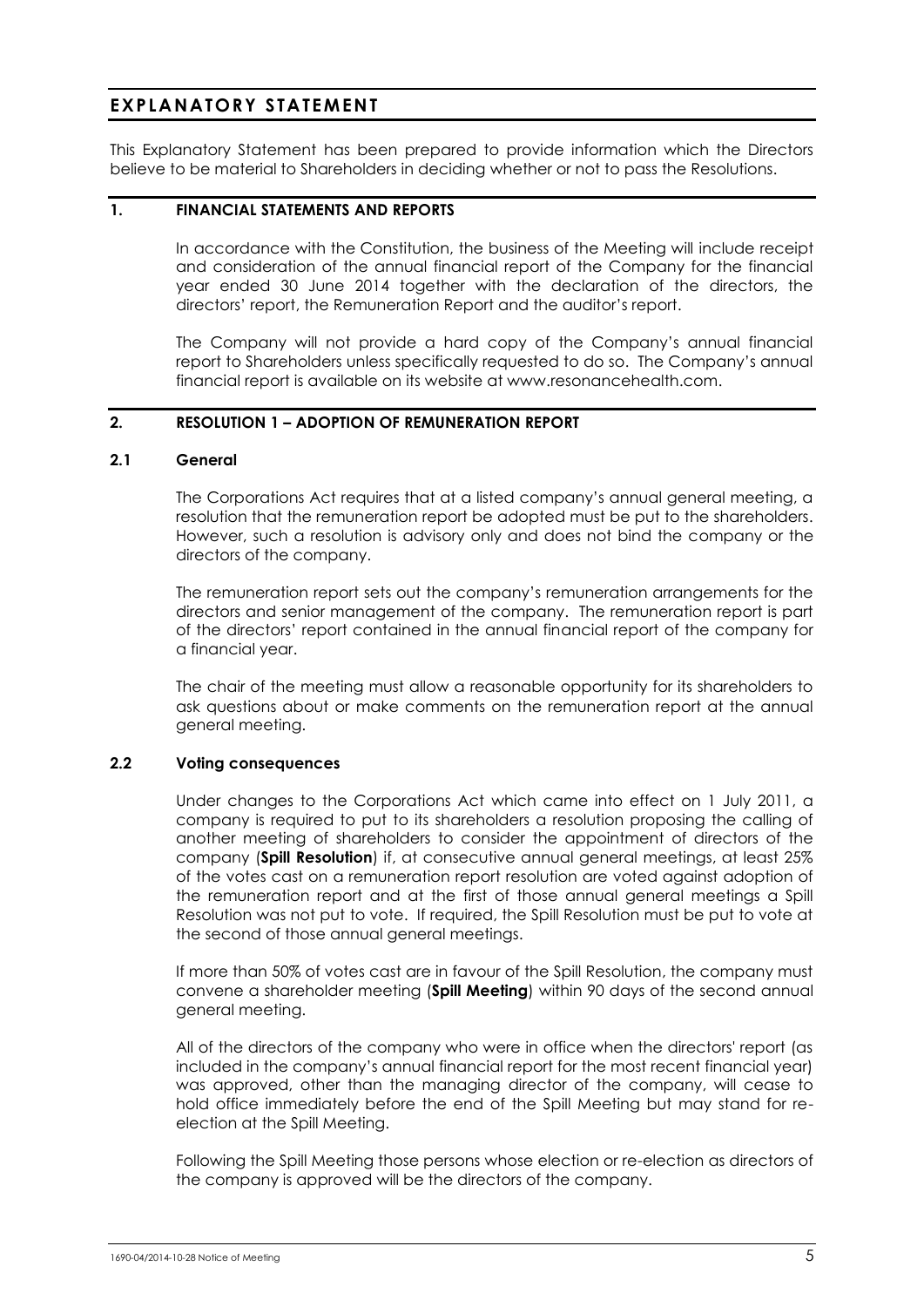### **2.3 Previous voting results**

At the Company's previous annual general meeting the votes cast against the remuneration report considered at that annual general meeting were less than 25%. Accordingly, the Spill Resolution is not relevant for this Annual General Meeting.

### **2.4 Proxy voting restrictions**

Shareholders appointing a proxy for this Resolution should note the following:

| <b>Proxy</b>                          | <b>Directed</b> | <b>Undirected</b>                         |
|---------------------------------------|-----------------|-------------------------------------------|
| Key Management Personnel <sup>1</sup> | Voted           | Not voted <sup>3</sup>                    |
| Chair <sup>2</sup>                    | Voted           | Voted at discretion of Proxy <sup>4</sup> |
| <b>Other</b>                          | Voted           | Voted at discretion of Proxy              |

Notes:

<sup>1</sup> Refers to Key Management Personnel (other than the Chair) whose remuneration details are included in the Remuneration Report, or a Closely Related Party of such a member.

<sup>2</sup> Refers to the Chair (where he/she is also a member of the Key Management Personnel whose remuneration details are included in the Remuneration Report), or a Closely Related Party of such a member).

<sup>3</sup> Undirected proxies granted to these persons will not be voted and will not be counted in calculating the required majority if a poll is called on this Resolution.

<sup>4</sup> The Proxy Form notes it is the Chair's intention to vote all undirected proxies in favour of all Resolutions.

### **3. RESOLUTION 2 – RE-ELECTION OF DIRECTOR**

ASX Listing Rule 14.4 provides that a director of an entity must not hold office (without re-election) past the third AGM following the director's appointment or 3 year, whichever is the longer.

Clause 13.2 of the Constitution provides that:

- (a) at the Company's annual general meeting in every year, one-third of the Directors for the time being, or, if their number is not a multiple of 3, then the number nearest one-third (rounded upwards in case of doubt), shall retire from office, provided always that no Director (except a Managing Director) shall hold office for a period in excess of 3 years, or until the third annual general meeting following his or her appointment, whichever is the longer, without submitting himself or herself for re-election;
- (b) The Directors to retire at an annual general meeting are those who have been longest in office since their last election, but, as between persons who became Directors on the same day, those to retire shall (unless they otherwise agree among themselves) be determined by drawing lots;
- (c) A Director who retires by rotation under clause 13.2 of the Constitution is eligible for re-election; and
- (d) In determining the number of Directors to retire, no account is to be taken of: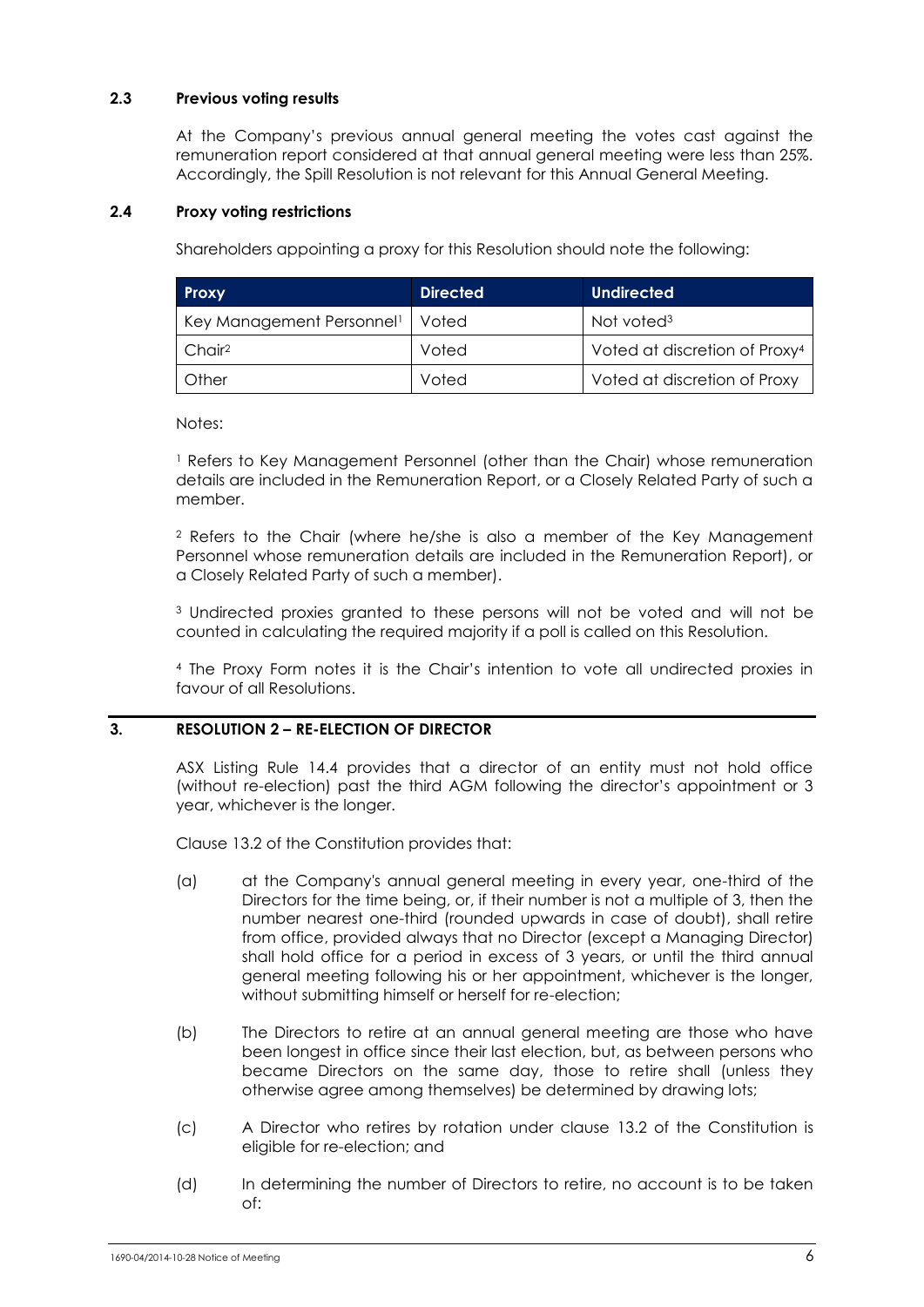- (i) a Director who only holds office until the next annual general meeting pursuant to clause 13.4 of the Constitution; and/ or
- (ii) a Managing Director,

each of whom are exempt from retirement by rotation. However, if more than one Managing Director has been appointed by the Directors, only one of them (nominated by the Directors) is entitled to be excluded from any determination of the number of Directors to retire and/or retirement by rotation.

The Company currently has four Directors and accordingly one must retire.

Simon Panton, the Director longest in office since his last election, retires by rotation and seeks re-election.

### **4. RESOLUTION 3 – APPROVAL OF EMPLOYEE SHARE PLAN**

Resolution 3 seeks Shareholders approval for the adoption of the employee incentive scheme titled Employee Share Plan (**Plan**) in accordance with ASX Listing Rule 7.2 (Exception 9(b)).

ASX Listing Rule 7.1 provides that a company must not, subject to specified exceptions, issue or agree to issue more equity securities during any 12 month period than that amount which represents 15% of the number of fully paid ordinary securities on issue at the commencement of that 12 month period. ASX Listing Rule 7.2 (Exception 9(b)) sets out an exception to ASX Listing Rule 7.1 which provides that issues under an employee incentive scheme are exempt for a period of 3 years from the date on which shareholders approve the issue of securities under the scheme as an exception to ASX Listing Rule 7.1.

If Resolution 3 is passed, the Company will be able to issue Shares under the Plan to eligible participants over a period of 3 years without impacting on the Company's ability to issue up to 15% of its total ordinary securities without Shareholder approval in any 12 month period.

Shareholders should note that no Shares have previously been issued under the Plan.

The objective of the Plan is to attract, motivate and retain key employees and it is considered by the Company that the adoption of the Plan and the future issue of Shares under the Plan will provide selected employees with the opportunity to participate in the future growth of the Company.

Any future issues of Shares under the Plan to a related party or a person whose relation with the company or the related party is, in ASX's opinion, such that approval should be obtained will require additional Shareholder approval under ASX Listing Rule 10.14 at the relevant time.

A summary of the key terms and conditions of the Plan is set out in Schedule1. In addition, a copy of the Plan is available for review by Shareholders at the registered office of the Company until the date of the Meeting. A copy of the Plan can also be sent to Shareholders upon request to the Company Secretary (Adrian Bowers). Shareholders are invited to contact the Company if they have any queries or concerns.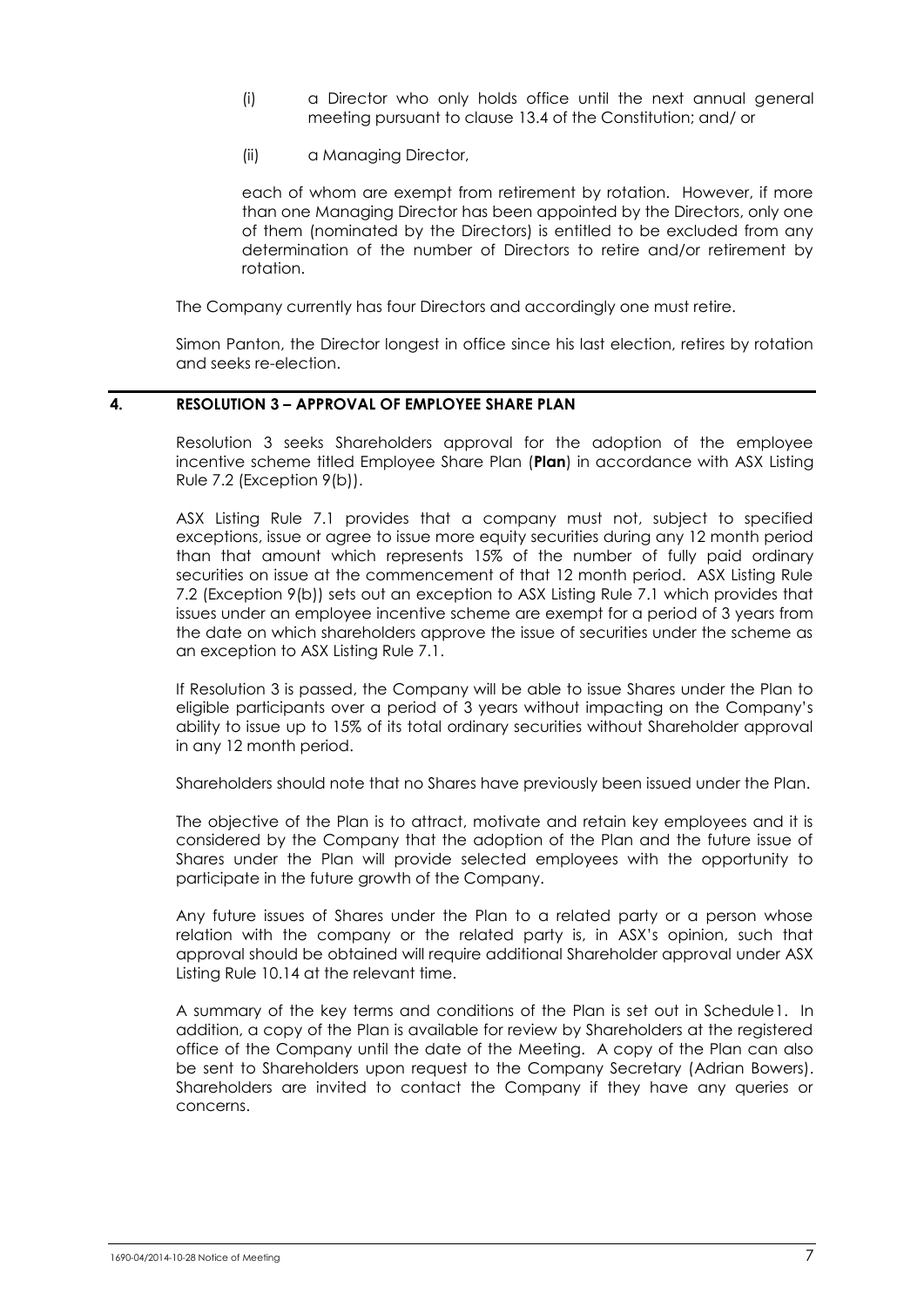### <span id="page-8-0"></span>**GLOSSARY**

**\$** means Australian dollars.

**Annual General Meeting** or **Meeting** means the meeting convened by the Notice.

**ASIC** means the Australian Securities & Investments Commission.

**ASX** means ASX Limited (ACN 008 624 691) or the financial market operated by ASX Limited, as the context requires.

**ASX Listing Rules** means the Listing Rules of ASX.

**Board** means the current board of directors of the Company.

**Business Day** means Monday to Friday inclusive, except New Year's Day, Good Friday, Easter Monday, Christmas Day, Boxing Day, and any other day that ASX declares is not a business day.

**Chair** means the chair of the Meeting.

**Closely Related Party** of a member of the Key Management Personnel means:

- (a) a spouse or child of the member;
- (b) a child of the member's spouse;
- (c) a dependent of the member or the member's spouse;
- (d) anyone else who is one of the member's family and may be expected to influence the member, or be influenced by the member, in the member's dealing with the entity;
- (e) a company the member controls; or
- (f) a person prescribed by the Corporations Regulations 2001 (Cth) for the purposes of the definition of 'closely related party' in the Corporations Act.

**Company** means Resonance Health Limited (ACN 006 762 492).

**Constitution** means the Company's constitution.

**Corporations Act** means the *Corporations Act 2001* (Cth).

**Directors** means the current directors of the Company.

**Explanatory Statement** means the explanatory statement accompanying the Notice.

**Key Management Personnel** has the same meaning as in the accounting standards issued by the Australian Accounting Standards Board and means those persons having authority and responsibility for planning, directing and controlling the activities of the Company, or if the Company is part of a consolidated entity, of the consolidated entity, directly or indirectly, including any director (whether executive or otherwise) of the Company, or if the Company is part of a consolidated entity, of an entity within the consolidated group.

**Notice** or **Notice of Meeting** means this notice of meeting including the Explanatory Statement and the Proxy Form.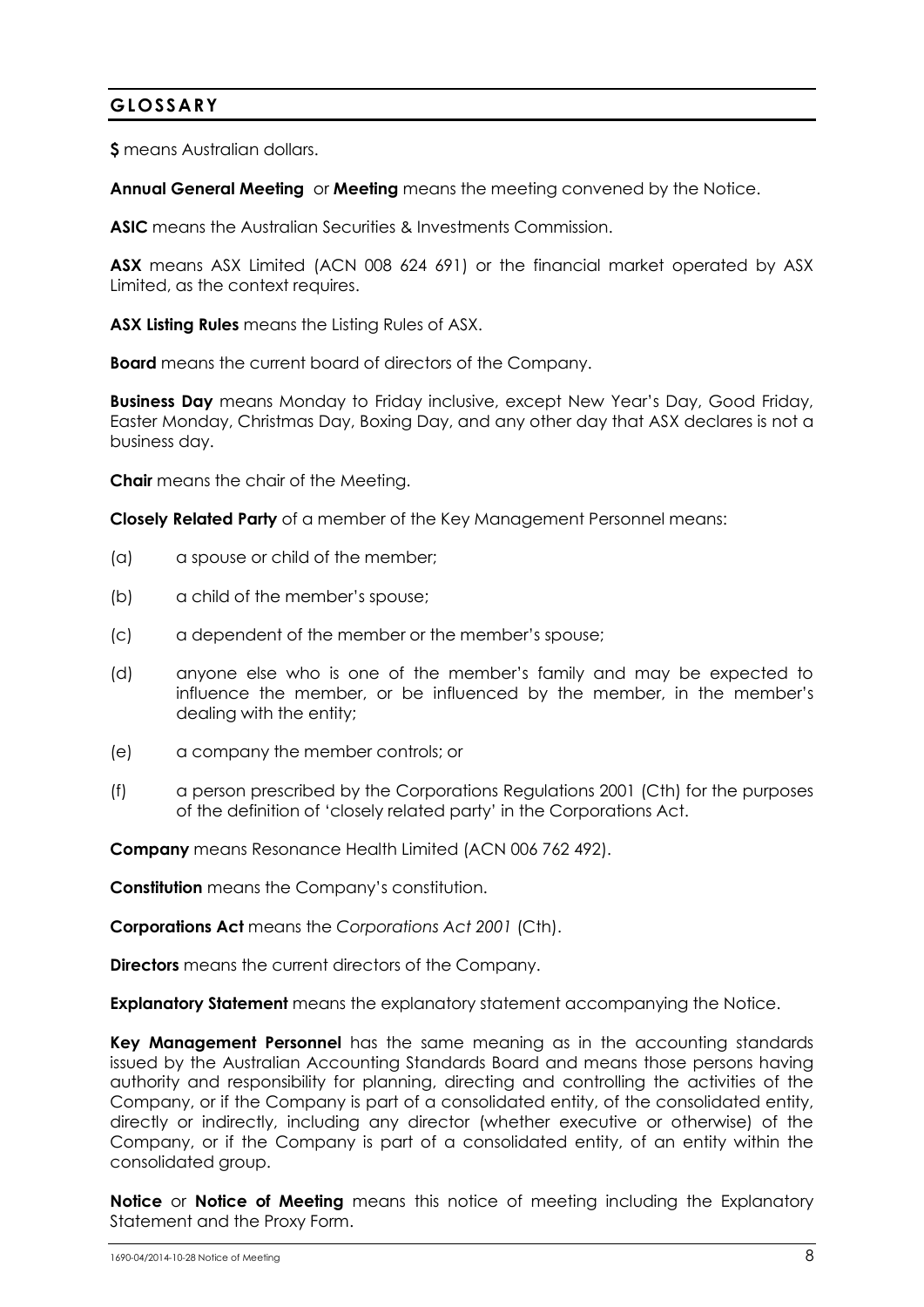**Proxy Form** means the proxy form accompanying the Notice.

**Remuneration Report** means the remuneration report set out in the Director's report section of the Company's annual financial report for the year ended 30 June 2014.

**Resolutions** means the resolutions set out in the Notice, or any one of them, as the context requires.

**Share** means a fully paid ordinary share in the capital of the Company.

**Shareholder** means a registered holder of a Share.

**Scheme** means the employee share plan the subject of Resolution 3 and as summarised in Schedule 1.

**WST** means Western Standard Time as observed in Perth, Western Australia.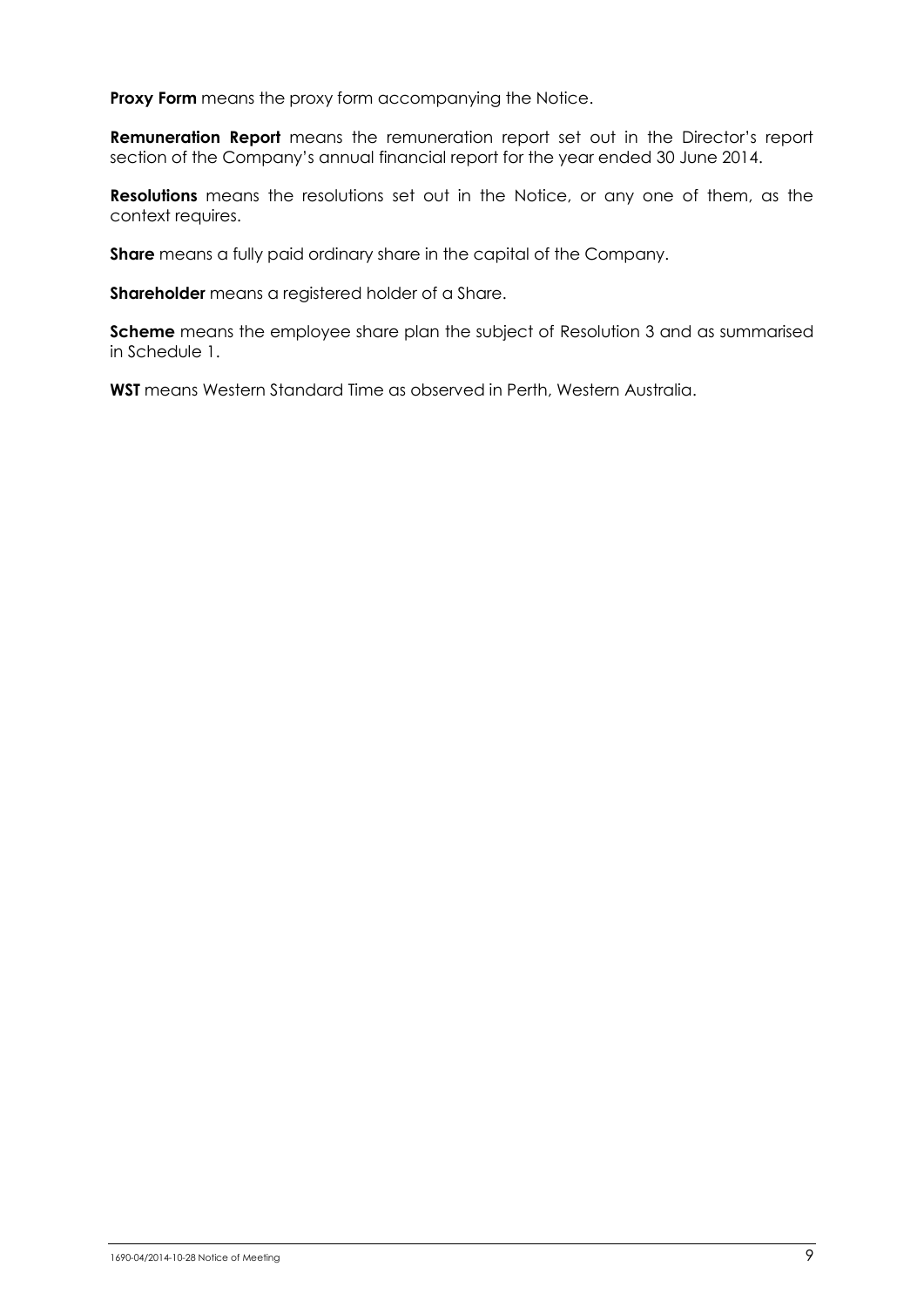### **SCHEDULE 1 – KEY TERMS OF EMPLOYE E SHARE PLAN**

The key terms of the Employee Share Plan are as follows:

- (a) **Eligibility**: Participants in the Scheme may be Directors, full-time and part-time employees of the Company or any of its subsidiaries (**Participants**).
- (b) **Administration of Plan**: The Board is responsible for the operation of the Plan and has a broad discretion to determine which Participants will be offered Shares under the Plan.
- (c) **Offer:** The Board may issue an offer to a Participant to participate in the Plan. The offer:
	- (i) will invite application for the number of Shares specified in the offer;
	- (ii) will specify the issue price for the Shares (if any) or the manner in which the Issue Price is to be calculated;
	- (iii) will specify any restriction conditions applying to the Shares;
	- (iv) will specify an acceptance period; and
	- (v) specify any other terms and conditions attaching to the Shares.
- (d) **Issue price:** the issue price of each Share will be determined by the Board in its absolute discretion.
- (e) **Restriction Conditions:** Shares may be subject to restriction conditions (such as a period of employment) which must be satisfied before the Shares can be sold, transferred, or encumbered.
- (f) **Unfulfilled Restriction Condition:** Where a restriction condition in relation to Shares is not satisfied by the due date, or becomes incapable of satisfaction in the opinion of the Board, the Company must, unless the restriction condition is waived by the Board, either:
	- (i) buy back and cancel the relevant Shares within 12 months of the date the restriction condition was not satisfied (or became incapable of satisfaction) under Part 2J.1 of the Corporations Act at a price equal to the cash consideration paid by the Participant for the Plan Shares; or
	- (ii) arrange to sell the Shares as soon as reasonably practicable either on the ASX or to an investor who falls within an exemption under section 708 of the Corporations Act provided that the sale must be at a price that is no less than 80% of the volume weighted average price at which Shares were traded on the ASX on the 10 trading days before the sale date and apply the sale proceeds (**Sale Proceeds**) in the following priority:
		- (A) first, to pay the Company's reasonable costs in selling the Shares;
		- (B) second, to the extent the Sale Proceeds are sufficient, to repay the Participant any cash consideration paid by the Participant made by or on behalf of the Participant; and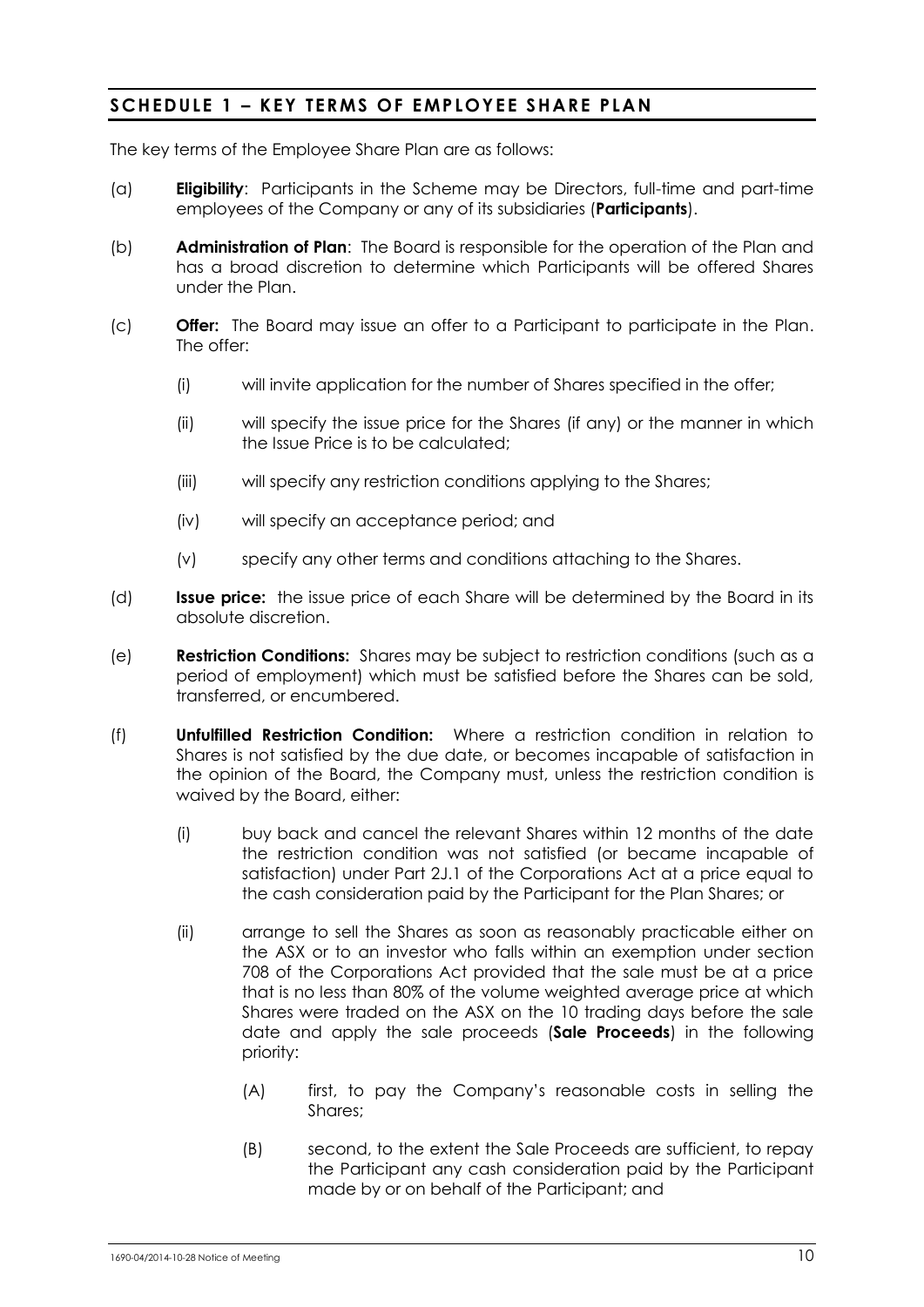- (C) lastly, any remainder to the Company to cover its costs of managing the Plan.
- (g) **Power of Attorney:** The Participant irrevocably appoints each of the Company and each director of the Company severally as his or her attorney to do all things necessary to give effect to the sale of the Participant's Shares in accordance with the Plan.
- (h) **Plan limit:** The Company must take reasonable steps to ensure that the number of Shares offered by the Company under the Plan when aggregated with:
	- (i) the number of Shares issued during the previous 5 years under the Plan (or any other employee share plan extended only to Eligible Employees); and
	- (ii) the number of Shares that would be issued if each outstanding offer for Shares (including options to acquire unissued Shares) under any employee incentive scheme of the Company were to be exercised or accepted,

does not exceed 5% of the total number of Shares on issue at the time of an offer (but disregarding any offer of Shares or option to acquire Shares that can be disregarded in accordance with relevant ASIC Class Orders).

- (i) **Restriction on transfer:** Participants may not sell or otherwise deal with a Plan Share until any restriction conditions in relation to the Shares have been satisfied or waived. The Company is authorised to impose a holding lock on the Shares to implement this restriction.
- (j) **Quotation on ASX:** The Company will apply for each Plan Share to be admitted to trading on ASX upon issue of the Plan Share. Quotation will be subject to the ASX Listing Rules and any holding lock applying to the Shares.
- (k) **Rights attaching to Shares**: Each Plan Share shall be issued on the same terms and conditions as the Company's issued Shares (other than in respect of transfer restrictions imposed by the Plan) and it will rank equally with all other issued Shares from the issue date except for entitlements which have a record date before the issue date.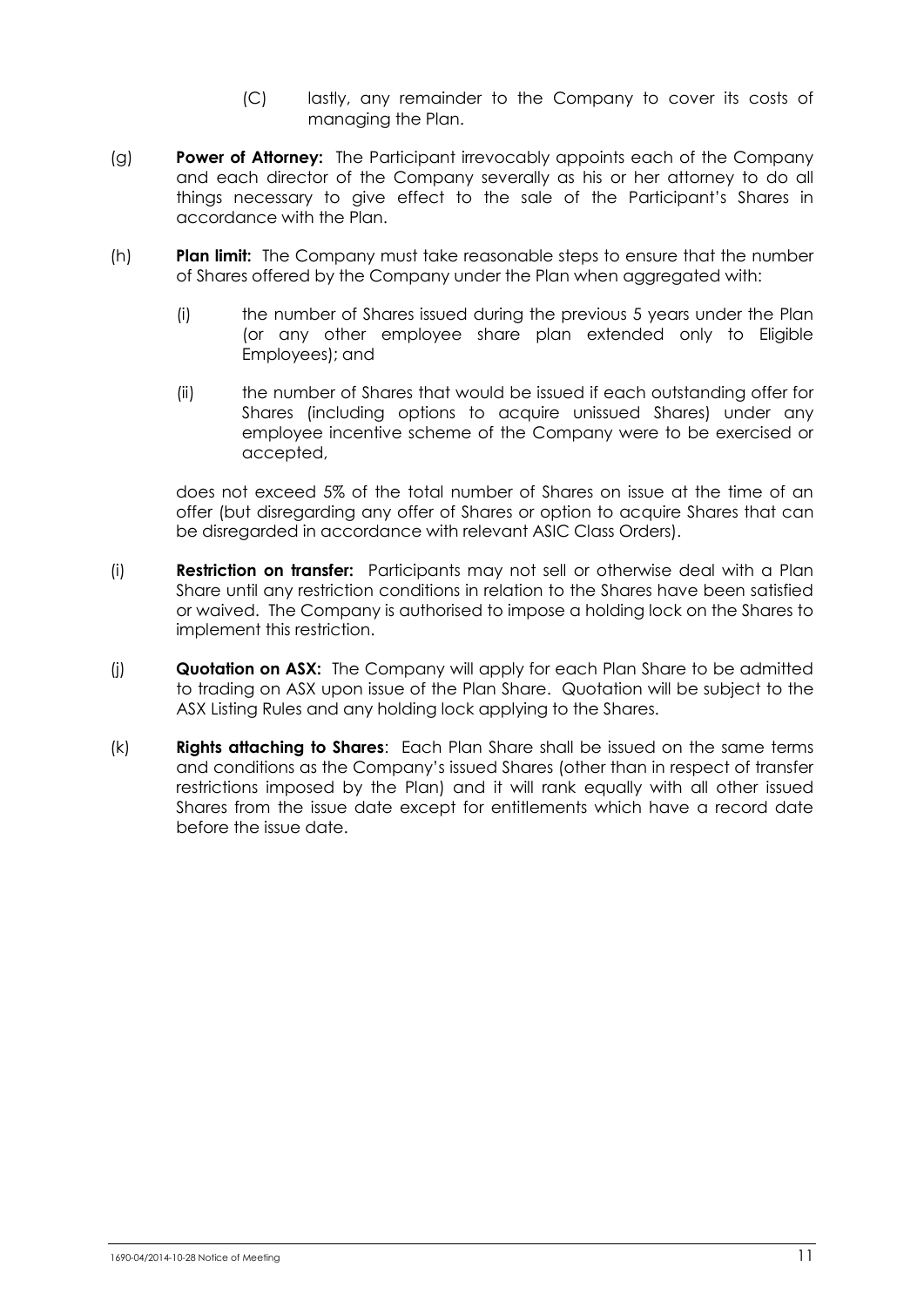### **PROXY FORM**

#### **RESONANCE HEALTH LIMITED ACN 006 762 492**

#### **ANNUAL GENERAL MEETING**

| I/We  |                                                                                 |
|-------|---------------------------------------------------------------------------------|
| of:   |                                                                                 |
|       | being a Shareholder entitled to attend and vote at the Meeting, hereby appoint: |
| Name: |                                                                                 |
| OR:   | the Chair of the Meeting as my/our proxy.                                       |

or failing the person so named or, if no person is named, the Chair, or the Chair's nominee, to vote in accordance with the following directions, or, if no directions have been given, and subject to the relevant laws as the proxy sees fit, at the Meeting to be held at 10.00am, on 27 November 2014 at UWA Boat Shed on Hackett Drive, Crawley, Western Australia and at any adjournment thereof.

#### **AUTHORITY FOR CHAIR TO VOTE UNDIRECTED PROXIES ON REMUNERATION RELATED RESOLUTIONS**

**Where I/we have appointed the Chair as my/our proxy (or where the Chair becomes my/our proxy by default), I/we expressly authorise the Chair to exercise my/our proxy on Resolutions 1 to 3 (except where I/we have indicated a different voting intention below) even though Resolutions 1 to 3 are connected directly or indirectly with the remuneration of a member of the Key Management Personnel, which includes the Chair.**

#### **CHAIR'S VOTING INTENTION IN RELATION TO UNDIRECTED PROXIES**

**The Chair intends to vote undirected proxies in favour of all Resolutions 1 to 3. In exceptional circumstances the Chair may change his/her voting intention on any Resolution. In the event this occurs an ASX announcement will be made immediately disclosing the reasons for the change.**

| Voting on business of the Meeting |                                        | <b>FOR</b> | <b>AGAINST</b> | <b>ABSTAIN</b> |
|-----------------------------------|----------------------------------------|------------|----------------|----------------|
| Resolution 1                      | Remuneration Report                    |            |                |                |
| Resolution 2                      | Re-election of Director – Simon Panton |            |                |                |
| Resolution 3                      | Adoption of Employee Share Plan        |            |                |                |

**Please note**: If you mark the abstain box for a particular Resolution, you are directing your proxy not to vote on that Resolution on a show of hands or on a poll and your votes will not be counted in computing the required majority on a poll.

| If two proxies are being appointed, the proportion of voting rights this proxy represents is: |                 | %                                                                                 |  |
|-----------------------------------------------------------------------------------------------|-----------------|-----------------------------------------------------------------------------------|--|
| Signature of Shareholder(s):                                                                  |                 |                                                                                   |  |
| Individual or Shareholder 1                                                                   | Shareholder 2   | Shareholder 3                                                                     |  |
|                                                                                               |                 |                                                                                   |  |
| Sole Director/Company Secretary                                                               | <b>Director</b> | Director/Company Secretary                                                        |  |
| Date:                                                                                         |                 |                                                                                   |  |
| <b>Contact name:</b>                                                                          |                 | Contact ph (daytime):                                                             |  |
| E-mail address:                                                                               |                 | Consent for contact by e-mail<br>in relation to this Proxy Form:<br>YES I INO I I |  |